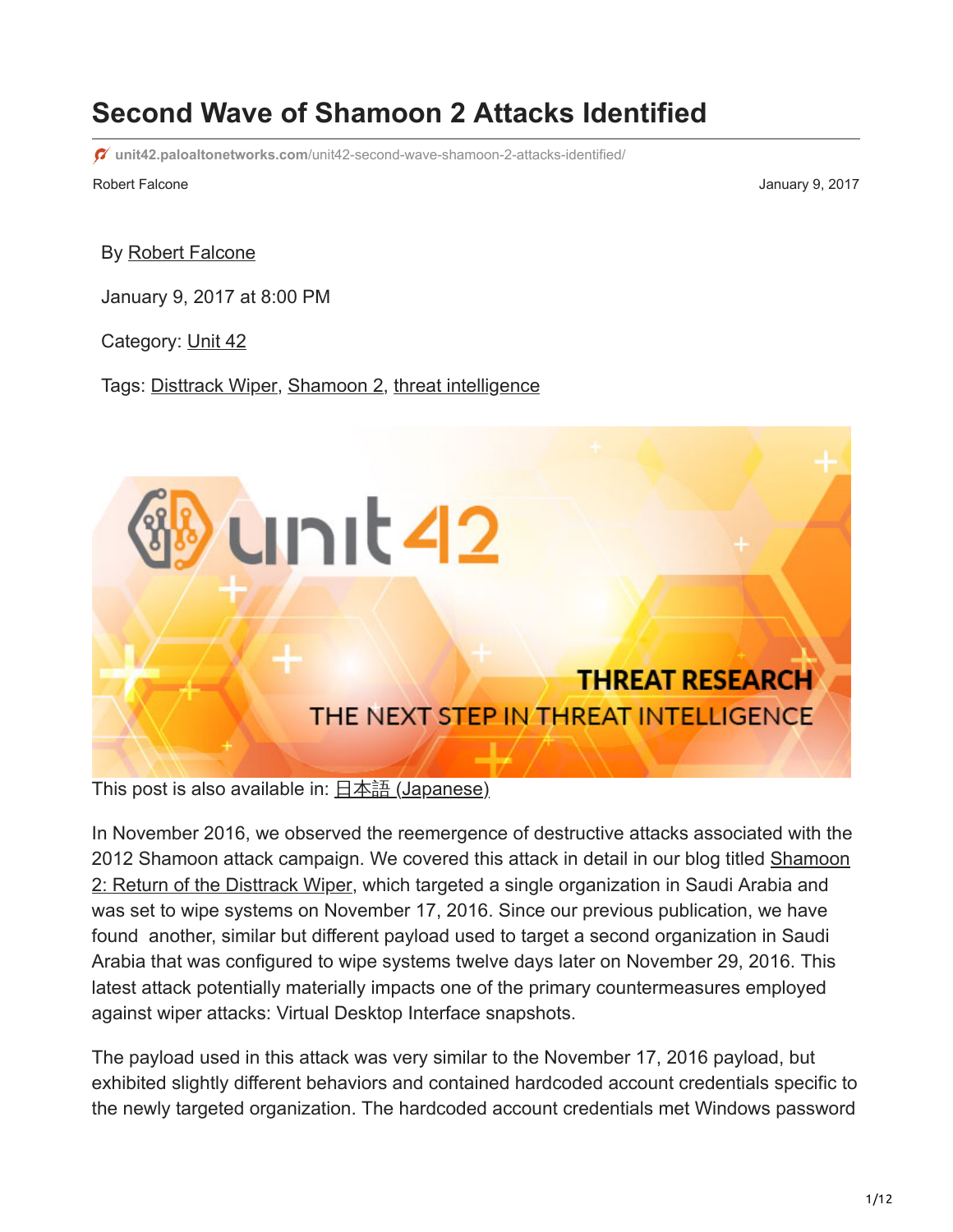complexity requirements, which suggests that the threat actors obtained the credentials through a previous, separate attack, similar to the November 17, 2016 attack.

The most notable thing about this latest sample is that it contains several usernames and passwords from official Huawei documentation related to their virtual desktop infrastructure (VDI) solutions, such as FusionCloud. VDI solutions can provide some protection against a destructive malware like Disttrack through the ability to load snapshots of wiped systems. The fact that the Shamoon attackers had these usernames and passwords may suggest that they intended on gaining access to these technologies at the targeted organization to increase the impact of their destructive attack. If true, this is a major development and organizations should consider adding additional safeguards in protecting the credentials related to their VDI deployment.

At this time, we have no details of the attack we believe preceded this Shamoon attack to obtain credentials. We also have no details on the delivery method used to deliver the new, similar, but different Disttrack payload in this attack.

## **The Second Shamoon 2 Attack**

This second known attack associated with Shamoon 2 also used the Disttrack payload, albeit a new, similar but different one from the original Shamoon 2 attack. Specifically, it used a 64 bit variant that was configured to begin its destructive activities on November 29, 2016. Like the Disttrack sample used in the first reported Shamoon 2 attack, it including a wiper and communications module stored in resources within the executable.

Table 1 below shows that the method the Disttrack payload uses to extract and decrypt the modules from resources is the same; however, the resource names changed from "X509", "PKCS7" and "PKCS12" to "LANG", "MENU" and "ICO".

| <b>Component</b> | <b>Resource</b><br><b>Name</b> | <b>Offset</b>             | <b>Size</b> | Base64 key       |
|------------------|--------------------------------|---------------------------|-------------|------------------|
| Wiper            | LANG                           | $94399-14 = 94385$        | 563712      | OWRKbTxrleYfLm   |
| Communications   | MENU                           | $218709 - 14 =$<br>218695 | 187904      | QsCfQA6ze9CoOz   |
| Unknown          | ICO                            | Unknown                   | Unknown     | ijX7buB1FljSn/0D |

Our efforts to decrypt the "ICO" resource have thus far been unsuccessful as the Disttrack payload has an associated key but does not contain code that decrypts and extracts this resource.

### **Propagation Inside Compromised Networks**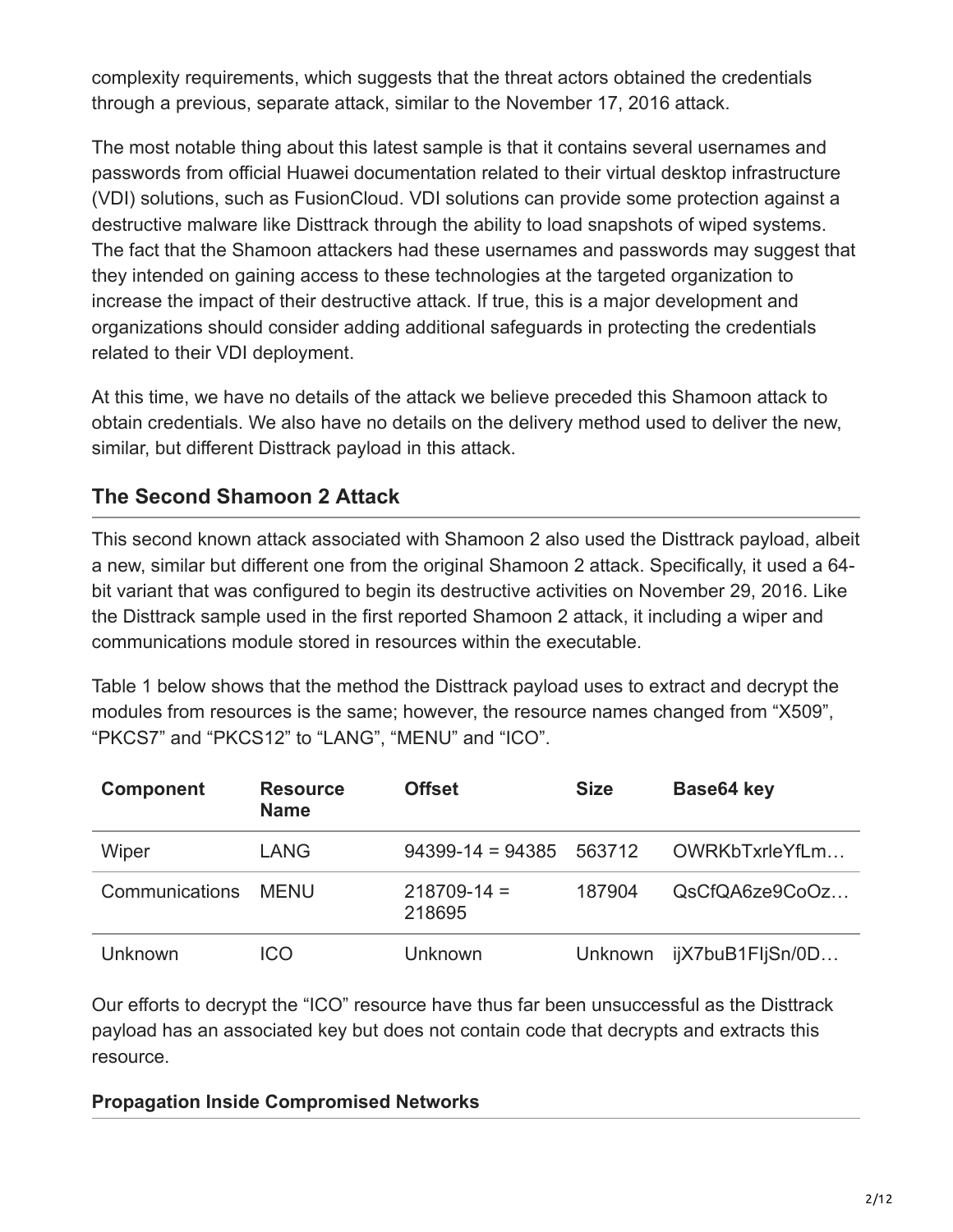Similar to the previous attack, the Disttrack payload in this attack spreads to other systems on the local network (/24 network specifically) by logging in using legitimate domain account credentials, copying itself to the system and creating a scheduled task that executes the copied payload. While this method is the same as discussed in our [previous blog,](https://blog.paloaltonetworks.com/2016/11/unit42-shamoon-2-return-disttrack-wiper/) the account credentials used in this attack were specific to the targeted organization and the file names used when copying the payload to remote systems were different.

### **Legitimate User Accounts**

There were 16 account credentials found hardcoded within the Disttrack payload, appearing to be a mixture of individual user accounts and broader administrator accounts. All but one of the passwords met Windows complexity requirements, specifically, containing uppercase and lowercase characters, and either a number, symbol, or both. One of the general administrator accounts seen in this payload was also in the Disttrack payload in the first Shamoon 2 attack from November 17, 2016, which may not be specific to the targeted organization and instead used as an attempt to guess the login credentials. Based upon the existence of these credentials, it is highly likely the threat actors had carried out a previous attack to obtain these account credentials, as it is unlikely that these passwords were guessed or brute forced.

As noted earlier, a new development with this latest Disttrack payload is that several of the usernames and passwords are found within official documentation as administrator accounts for Huawei's virtualized desktop infrastructure (VDI) products, such as FusionCloud. This may suggest that the targeted organization used these credentials when deploying Huawei VDI systems. Shamoon actors may have obtained these credentials from a prior attack; however, it is also possible that the actors included these default usernames and passwords as an attempt to guess the login credentials to the VDI infrastructure.

VDI solutions can provide some protection against a destructive malware like Disttrack through the ability to load snapshots of wiped systems. Also, since FusionCloud systems run a Linux operating system, which would not be susceptible to wiping by the Windows-only Disttrack malware, this could be seen as a reasonable countermeasure against attacks like Shamoon. However, if the attacker was able to log into the VDI management interfaces using the account credentials they could manually carry out destructive activities against the VDI deployment, as well as any snapshots. The targeting of VDI solutions with legitimate, stolen or default credential represents an escalation in tactics that administrators should be aware of and take immediate steps to evaluate and address.

### **New Disttrack Names**

The filenames that the payload copies itself to within the System32 folder of the remote system differs from the previously reported attack, specifically using "ntertmgr32.exe" for 32 bit or "ntertmgr64.exe" for 64-bit systems. The scheduled task executes these files on the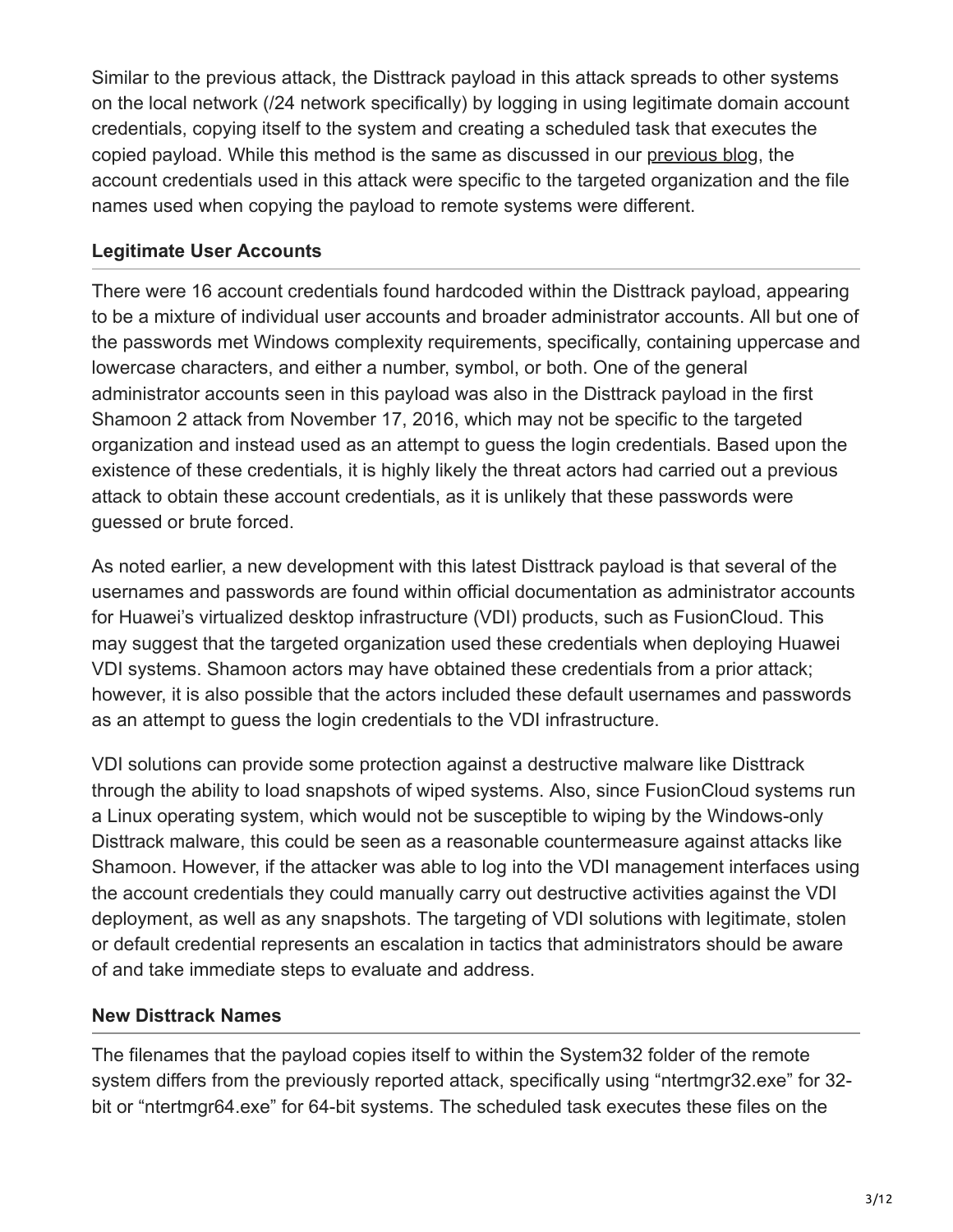remote system, which results in the creation of a Disttrack service named "NtertSrv" compared to the service name "ntssrv" created by the Disttrack payload used in the November 17, 2016 attacks. This can be seen in Figure 1.

| <b>NtertSrv Properties</b>                                                                                                                                                                                                                                                                           |             |              |        |                     |                   |  |  |  |  |  |  |
|------------------------------------------------------------------------------------------------------------------------------------------------------------------------------------------------------------------------------------------------------------------------------------------------------|-------------|--------------|--------|---------------------|-------------------|--|--|--|--|--|--|
| <b>Triggers</b>                                                                                                                                                                                                                                                                                      |             | <b>Other</b> |        | Comment             |                   |  |  |  |  |  |  |
| General                                                                                                                                                                                                                                                                                              | Security    | Recovery     |        | <b>Dependencies</b> | <b>Dependents</b> |  |  |  |  |  |  |
| The Extensible Remote Tab manager service determines the index of current<br>Tab in the general Tab system, Also provides application programming interfaces<br>(APIs) that are used by some other applications. If you disable this service, this<br>computer is prevented from \system32\csrss.exe |             |              |        |                     |                   |  |  |  |  |  |  |
| Start Type:<br>Type:<br>Auto Start<br>Own Process                                                                                                                                                                                                                                                    |             |              |        |                     |                   |  |  |  |  |  |  |
| <b>Error Control:</b>                                                                                                                                                                                                                                                                                | lgnore      |              | Group: |                     |                   |  |  |  |  |  |  |
| Binary Path:                                                                                                                                                                                                                                                                                         | C٨          |              |        | exe LocalServi      | Browse            |  |  |  |  |  |  |
| User Account:                                                                                                                                                                                                                                                                                        | LocalSystem |              |        |                     |                   |  |  |  |  |  |  |
| Password:                                                                                                                                                                                                                                                                                            |             |              |        |                     |                   |  |  |  |  |  |  |
| Service DLL:                                                                                                                                                                                                                                                                                         | 'N/A        |              |        |                     |                   |  |  |  |  |  |  |
| Delayed start                                                                                                                                                                                                                                                                                        |             |              |        |                     |                   |  |  |  |  |  |  |

*Figure 1 Disttrack service created on systems during propagation*

## **Command and Control**

The communications module used in this attack is rather hobbled, as it was configured without an operational command and control (C2) server to communicate with. The lack of an operational C2 is much like the November 17, 2016 attack that had the IP address "1.1.1.1" within its configuration to use as a C2 server. Unlike the non-operational C2 of "1.1.1.1" used in the first Shamoon 2 attack, this communications module completely lacked any IP address or domain name for a C2 server within its configuration.

Also, in this sample, Disttrack did not save its communications module to the system using the filename "netinit.exe" like in the original attack, rather it chose a random name from the following list: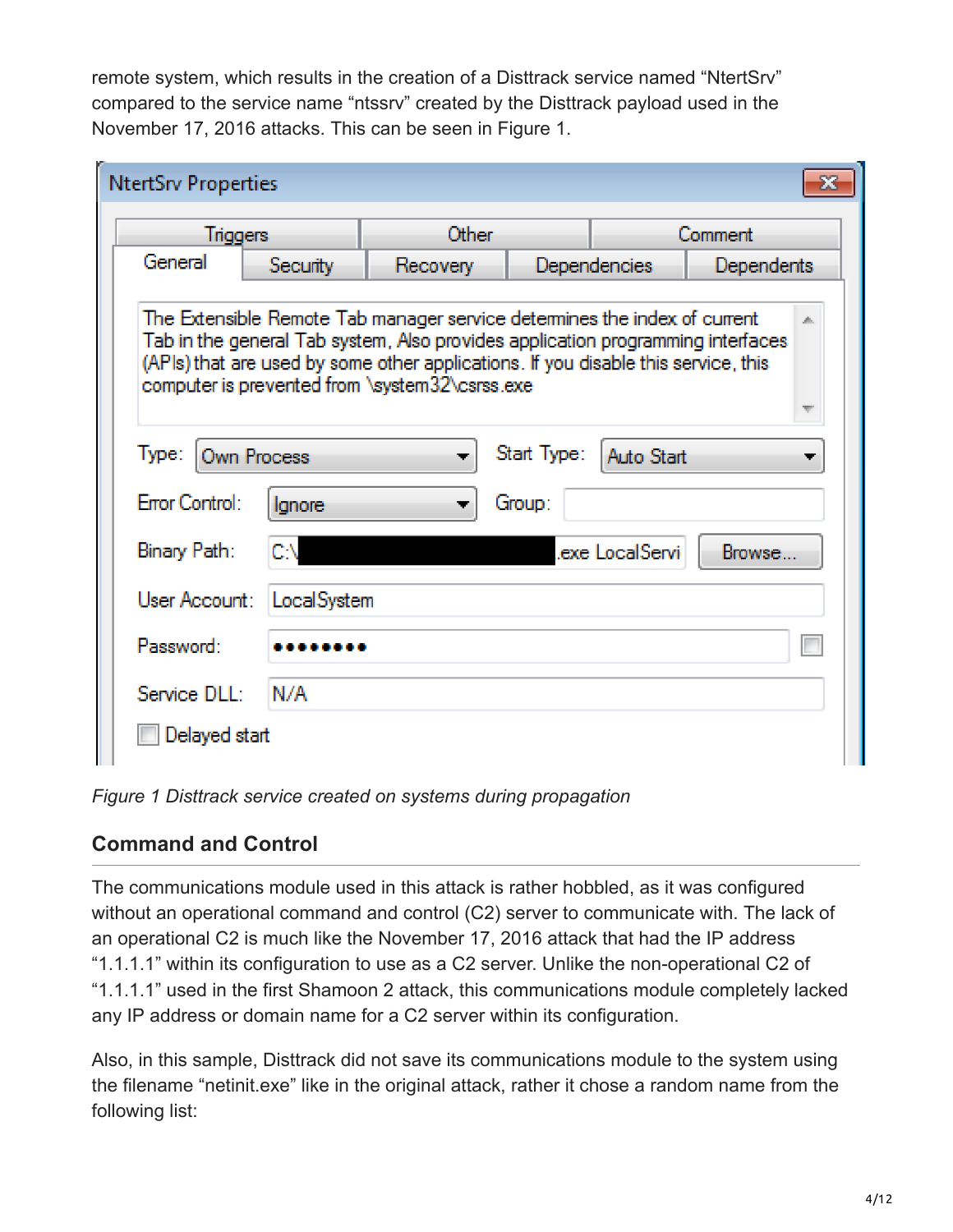- caiaw00e.exe
- sbuvideo.exe
- caiaw00i.exe
- olvume.exe
- usinwb2.exe
- briaw005.exe
- fpwwlwf.exe
- epiaw003.exe
- briaw002.exe
- olvsnap.exe
- dmwaudio.exe
- briaw006.exe
- miWApRpl.exe
- caiaw00b.exe
- lxiaw003.exe

Lastly, the communications module also uses different file names than the original Shamoon 2 attack. Instead of setting a custom "kill time" in a file named "usbvideo324.pnf" within the "%WINDOWS%\inf" folder, it uses a file name of "dcT21x400i.pnf". It also would send the C2 server the contents of a file named "vsfnp7 6.pnf" from the folder "%WINDOWS%\inf" instead of "netimm173.pnf".

### **Destruction**

Much like the initial attacks, the lack of an operational C2 server suggests that the threat actor's sole intention for carrying out this Shamoon 2 attack was to destroy data and systems. Without an operational C2, the actor would be unable to issue a command to set a custom "kill time" when the Disttrack payload would begin wiping systems, which would force the payload to rely on its hardcoded "kill time". The hardcoded date suggests that this attack was set to begin wiping systems on November 29, 2016 at 1:30 AM local Saudi Arabia time.

Unlike the previous Shamoon attacks that occurred on a holiday and over a weekend, this kill time occurred during the work week, as November 29, 2016 was a Tuesday. However, it appears this attack attempted to maximize its impact by occurring very early in the morning before the majority of the organization's staff were on site. This aligns with the Shamoon actors conducting their attacks off-hours to increase the efficacy of the attack by increasing the timeframe of detection and response.

When Disttrack observes the system clock exceeding the "kill time", it will save its wiper component to the system using one of the following randomly chosen filenames:

- pdwmtphw.exe
- caiaw00a.exe
- sdwprint.exe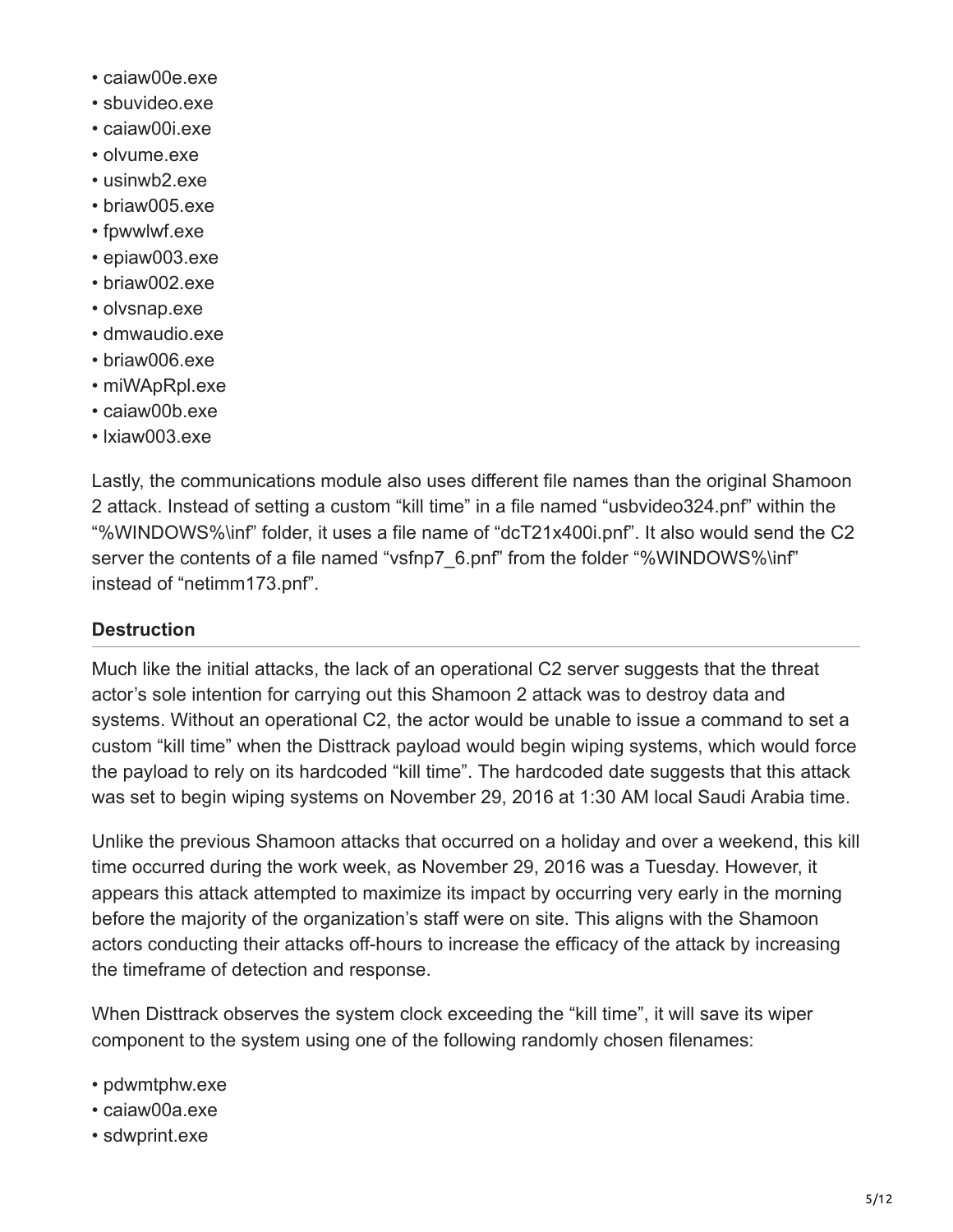- caiaw00d.exe
- kyiaw002.exe
- sdwscdrv.exe
- briaw00a.exe
- saiaw002.exe
- mvscdsc.exe
- hdvmp32.exe
- s3wcap32.exe
- hpiaw001.exe
- lxiaw004.exe
- cniaw001.exe
- lxiaw006.exe
- caiaw00f.exe
- newtvsc.exe

When executed, the wiper component will extract a kernel driver from its resource section and decrypt it with a 172-byte XOR key. The wiper saves the kernel driver (SHA256: 5a826b4fa10891cf63aae832fc645ce680a483b915c608ca26cedbb173b1b80a) to the "Windows\System32\Drivers" folder in a file named "vdsk911.sys". The wiper then uses this file to create a kernel driver service named "vdsk911", as seen in Figure 2.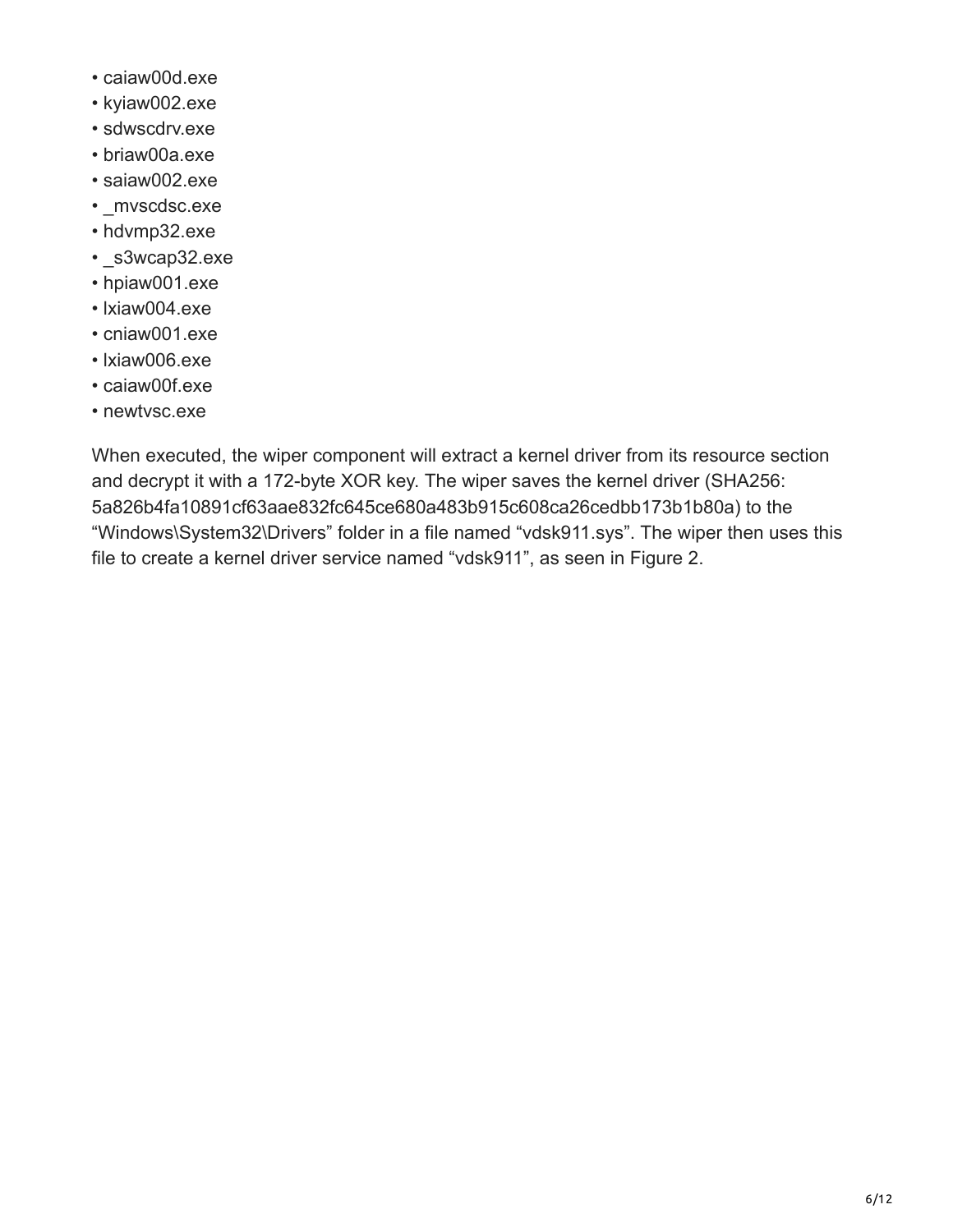| vdsk911 Properties                  |                |          |                              |             |                     |            | $\mathbf{x}$ |  |  |  |  |  |
|-------------------------------------|----------------|----------|------------------------------|-------------|---------------------|------------|--------------|--|--|--|--|--|
| Other<br>Comment<br><b>Triggers</b> |                |          |                              |             |                     |            |              |  |  |  |  |  |
| General                             |                | Security | Recovery                     |             | <b>Dependencies</b> | Dependents |              |  |  |  |  |  |
| vdsk911                             |                |          |                              |             |                     |            | À            |  |  |  |  |  |
|                                     |                |          |                              |             |                     |            |              |  |  |  |  |  |
| Type:                               | Driver         |          |                              | Start Type: | <b>Demand Start</b> |            |              |  |  |  |  |  |
|                                     | Error Control: | Normal   |                              | Group:      |                     |            |              |  |  |  |  |  |
|                                     | Binary Path:   |          | System32\Drivers\vdsk911.sys |             |                     | Browse     |              |  |  |  |  |  |
|                                     | User Account:  |          |                              |             |                     |            |              |  |  |  |  |  |
|                                     | Password:      |          |                              |             |                     |            |              |  |  |  |  |  |
|                                     | Service DLL:   | N/A      |                              |             |                     |            |              |  |  |  |  |  |

*Figure 2 RawDisk kernel driver service created by Disttrack wiper*

Delayed start

The kernel driver is the 64-bit version of the commercial RawDisk driver by EldoS Corporation, which is the exact same file as the "drdisk.sys" driver extracted from the Disttrack 64-bit payload in the 'X509' resource in the first reported Shamoon 2 attack. The Disttrack payload will use this kernel driver to access the master boot record (MBR), partition tables and files and folders on the system to overwrite them with the same image of the deceased Syrian boy as in the previous Shamoon 2 attack.

During our analysis, we again observed the wiper setting the system time to a random date [between August 1 and August 20, 2012, as seen in Figure 3. As mentioned in our previous](https://blog.paloaltonetworks.com/2016/11/unit42-shamoon-2-return-disttrack-wiper/) blog, the reason the wiper sets the system time to this random date in August 2012 is due to a temporary license key needed to use the RawDisk kernel driver. The temporary license key used in this attack is the exact same as the first attack.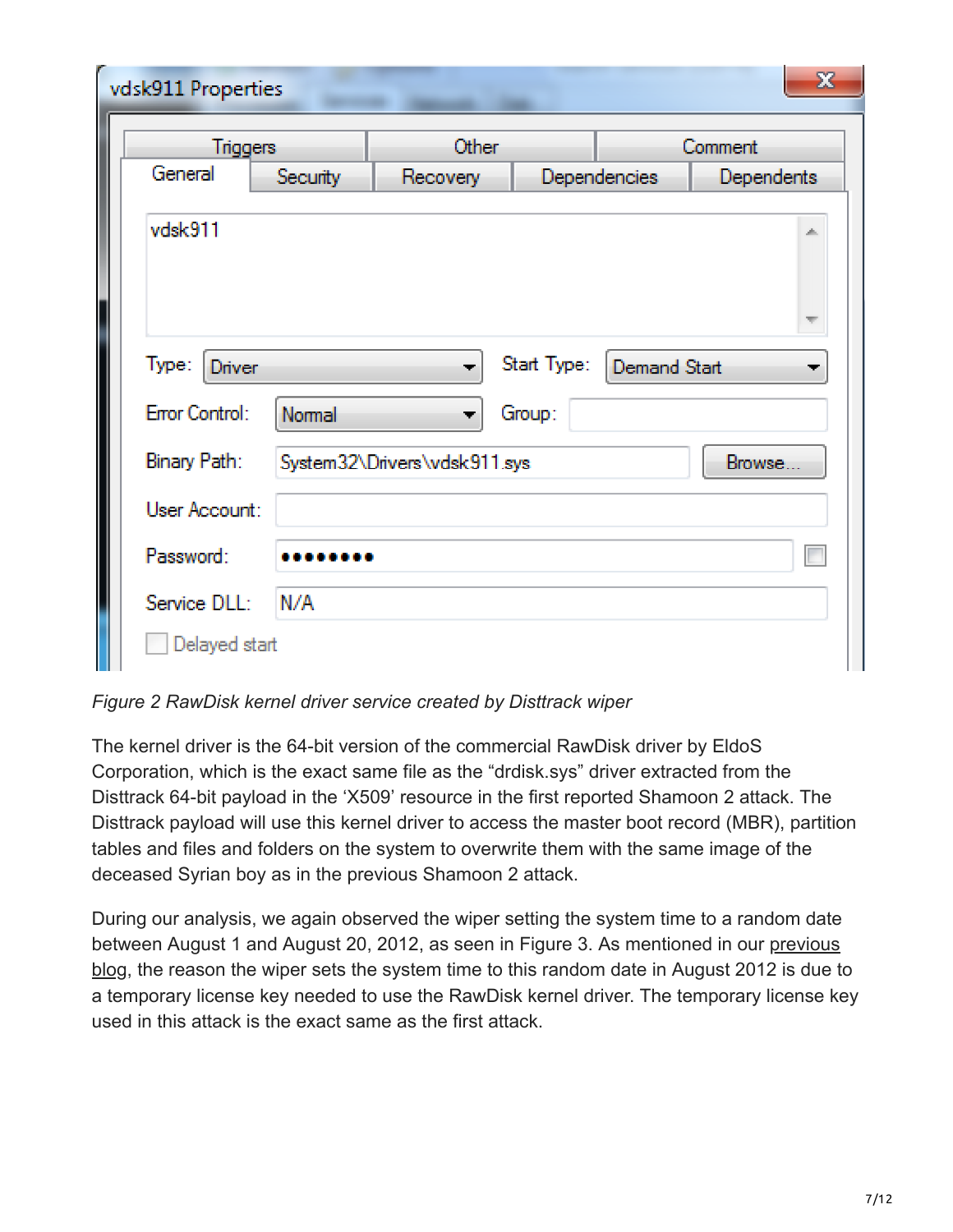

*Figure 3 Wiper changing the system date to a random date in August 2012*

Since our original blog, we've successfully decrypted the license key, which can be seen in Figure 4. The expiration date in the temporary license key is an 8-byte field (highlighted by the orange box) that corresponds to Microsoft's [FILETIME structure,](https://msdn.microsoft.com/en-us/library/windows/desktop/ms724284(v=vs.85).aspx) which represents the number of 100-nanosecond intervals since January 1, 1601 (UTC). In the temporary license key used in all of the Shamoon related attacks, the expiration date was set to August 30, 2012 at 8:34:29 UTC, which is the reason the wiper sets the system time to a random day between August 1 and August 20, 2012. Also, we found that the temporary license key was registered to "binnatova@bsunanotechnology.com". We are unsure how this email address is involved with Shamoon, as it was likely compromised back in 2012 and used by the actor to obtain the temporary license for RawDisk.

\xfb\x1d\x01"\xab<u>\xac\x1e\x08\x01\x00\x00\x00</u> \x00\x00\x00\x00<mark>|\x80\xbf\x86E\x8a\x86\xcd\x01</mark> \t\x00\x00\x00ElRawDisk\x1f\x00\x00\x00 binnatova@bsunanotechnology.com\xd0\$

# Thu, 30 August 2012 08:34:29

*Figure 4 RawDisk temporary license decrypted showing August 2012 expiration date*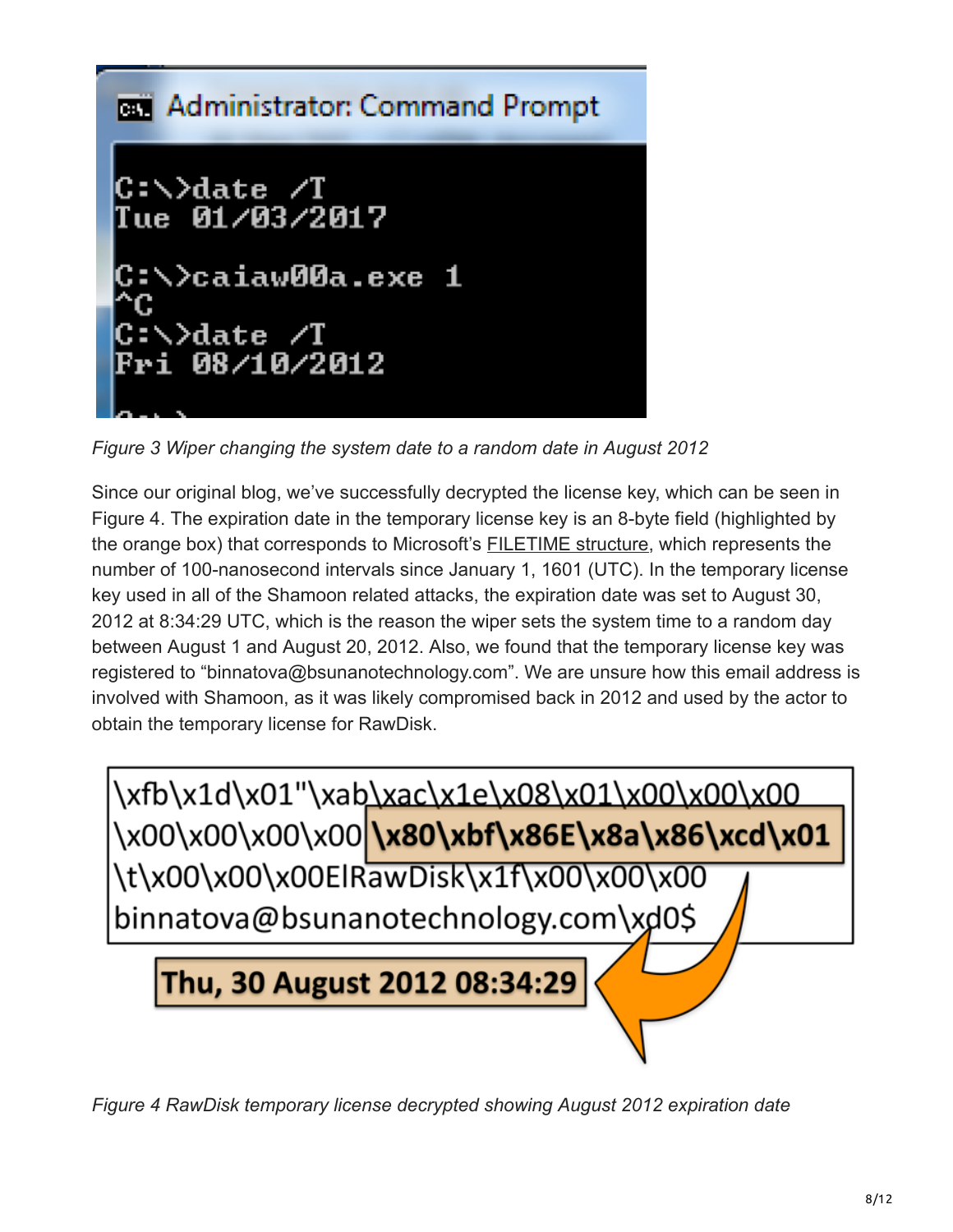After the MBR, partition tables and files are overwritten, the wiper issues the command of "shutdown -r -f -t 2" to reboot the system, which is the same command as used in the first Shamoon 2 attack. Figure 5 shows the dialog box that pops up as a result of this command, which will be followed by a system reboot.



*Figure 5 The shutdown dialog box opened just before reboot of a Windows 7 system wiped by Disttrack*

The purpose of rebooting the system remains the same, as the portions of the hard disk and filesystem needed to successfully boot the system were overwritten with a JPEG image, the system is no longer able to start up. Figure 6 shows the result of this reboot in an analysis virtual machine, as the operating system could no longer be found.

Network boot from Intel E1000 Copyright (C) 2003-2014 UMware, Inc. Copyright (C) 1997-2000 Intel Corporation GUID: 564DEE19-3DD4-B069-B136-949F24C9500A CLIENT MAC ADDR: 00 0C 29 C9 50 0A PXE-E53: No boot filename received PXE-M0F: Exiting Intel PXE ROM. Operating System not found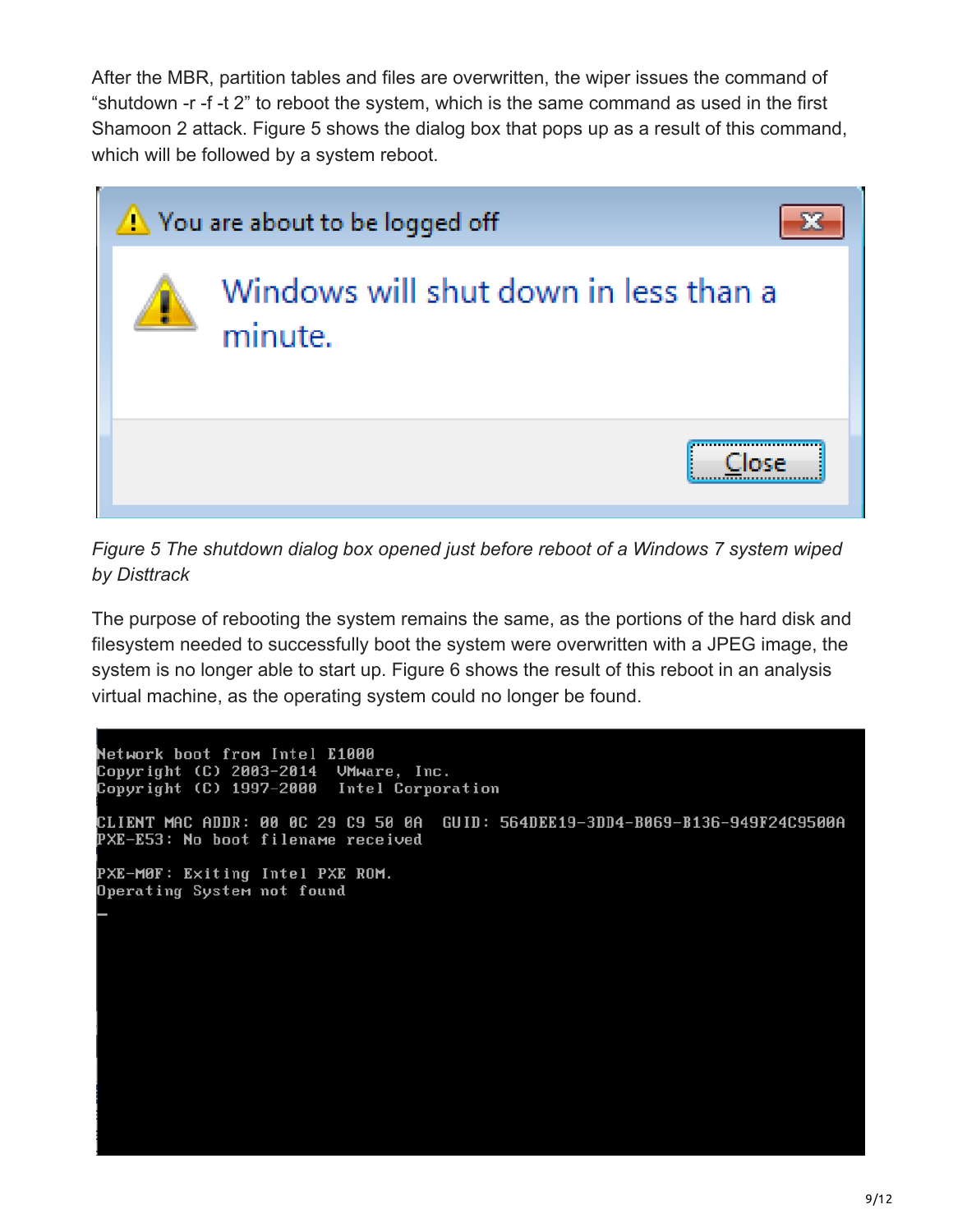### *Figure 6 System unable to find its operating system*

The operating system fails to load as the MBR is overwritten with a JPEG image. As seen in Figure 7, sector 0 of the physical hard disk, which normally stores the master boot record now contains the beginning of a JPEG file marked by the "JFIF" magic bytes in the two orange boxes.

| Hard Disk 1 |    |    |                                                 |  |  |  |  |  |  |                                                 |                                                         |  |
|-------------|----|----|-------------------------------------------------|--|--|--|--|--|--|-------------------------------------------------|---------------------------------------------------------|--|
| Offset (h)  |    |    | 00 01 02 03 04 05 06 07 08 09 0A 0B 0C 0D 0E 0F |  |  |  |  |  |  |                                                 |                                                         |  |
| 000000000   |    |    |                                                 |  |  |  |  |  |  | FF D8 FF E0 00 10 4A 46 49 46 00 01 02 01 00 00 | WØyàJFIF Sector 0                                       |  |
| 000000010   | 00 | ററ | 00 00 FF E1 00 E6 45 78 69 66 00 00 4D 4D       |  |  |  |  |  |  |                                                 | va.æExifMM                                              |  |
| 000000020   |    |    | 00 2A 00 00 00 08 00 05 01 12 00 03 00 00 00 01 |  |  |  |  |  |  |                                                 | . . *                                                   |  |
| 000000030   |    |    | 00 01 00 00 01 31 00 02 00 00 00 1C 00 00 00 4A |  |  |  |  |  |  |                                                 | . 1 J                                                   |  |
| 000000040   |    |    | 01 32 00 02 00 00 00 14 00 00 00 66 02 13 00 03 |  |  |  |  |  |  |                                                 | .2. f                                                   |  |
| 000000050   |    |    | 00 00 00 01 00 01 00 00 87 69 00 04 00 00 00 01 |  |  |  |  |  |  |                                                 | . <b>. .</b> 1                                          |  |
| 000000060   |    |    | 00 00 00 7A 00 00 00 00 41 43 44 20 53 79 73 74 |  |  |  |  |  |  |                                                 | $\ldots z \ldots$ . ACD Syst                            |  |
| 000000070   |    |    | 65 6D 73 20 44 69 67 69 74 61 6C 20 49 6D 61 67 |  |  |  |  |  |  |                                                 | ems Digital Imag                                        |  |
| 000000080   |    |    | 69 6E 67 00 32 30 31 35 3A 30 39 3A 30 35 20 31 |  |  |  |  |  |  |                                                 | ing.2015:09:05 1                                        |  |
| 000000090   |    |    | 33 3A 34 33 3A 35 35 00 00 05 90 00 00 07 00 00 |  |  |  |  |  |  |                                                 | 3:43:55                                                 |  |
| 0000000A0   |    |    |                                                 |  |  |  |  |  |  |                                                 | 00 04 30 32 31 30 92 90 00 02 00 00 00 04 32 37 0210'27 |  |

*Figure 7 Hexdump of sector 0 of the physical showing the MBR overwritten with a JPEG file*

## **Conclusion**

We analyzed a second Disttrack payload associated with Shamoon 2, which suggests that the threat actors targeted a second Saudi Arabian organization in this attack campaign. The actors used the Disttrack payload to spread to other systems on the local network using legitimate credentials. The legitimate credentials were specific to the targeted organization and were complex enough to suggest that the threat actors carried out a previous attack to obtain the credentials. Also, the actors hardcoded credentials found in Huawei's official documentation for its VDI solutions, suggesting that the threat actors may have had access to appliances hosting the infrastructure. The Disttrack wiper was set to begin overwriting systems on November 29, 2016 at 1:30 AM, which aligns with the Shamoon actor's tactic to maximize its impact by attacking at a time when the targeted organization would have less staff and resources available onsite.

Palo Alto Networks customers are protected from the Disttrack payload used in this attack:

- WildFire properly classifies Disttrack samples as malicious
- Threat protection AV signature of Virus/Win32.WGeneric.ktoto detects the new payload.
- AutoFocus customers can monitor Disttrack activity using the [Disttrack tag](https://autofocus.paloaltonetworks.com/#/tag/Unit42.Disttrack)

### **Indicators of Compromise**

#### **Hashes**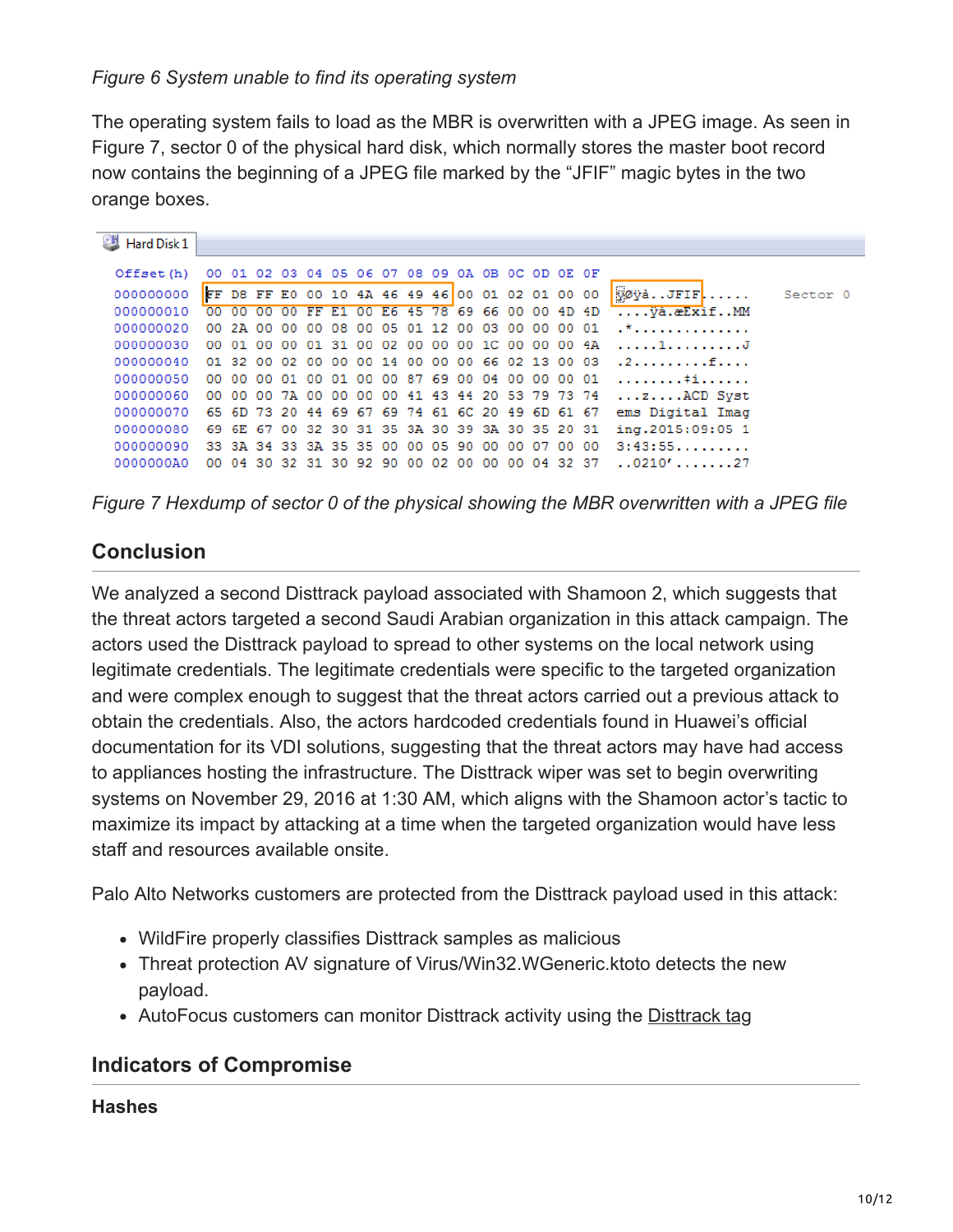010d4517c81bcdc438cb36fdf612274498d08db19bba174462ecbede7d9ce6bb (64-bit Disttrack) efd2f4c3fe4e9f2c9ac680a9c670cca378cef6b8776f2362ed278317bfb1fca8 (Communication) 113525c6bea55fa2a2c6cf406184092d743f9d099535923a12cdd9b9192009c4 (Wiper) 5a826b4fa10891cf63aae832fc645ce680a483b915c608ca26cedbb173b1b80a (vdsk911.sys)

### **Filenames**

ntertmgr32.exe ntertmgr64.exe vdsk911.sys dcT21x400i.pnf vsfnp7\_6.pnf caiaw00e.exe sbuvideo.exe caiaw00i.exe olvume.exe usinwb2.exe briaw005.exe fpwwlwf.exe epiaw003.exe briaw002.exe olvsnap.exe dmwaudio.exe briaw006.exe miWApRpl.exe caiaw00b.exe lxiaw003.exe pdwmtphw.exe caiaw00a.exe sdwprint.exe caiaw00d.exe kyiaw002.exe sdwscdrv.exe briaw00a.exe saiaw002.exe \_mvscdsc.exe hdvmp32.exe \_s3wcap32.exe hpiaw001.exe lxiaw004.exe cniaw001.exe